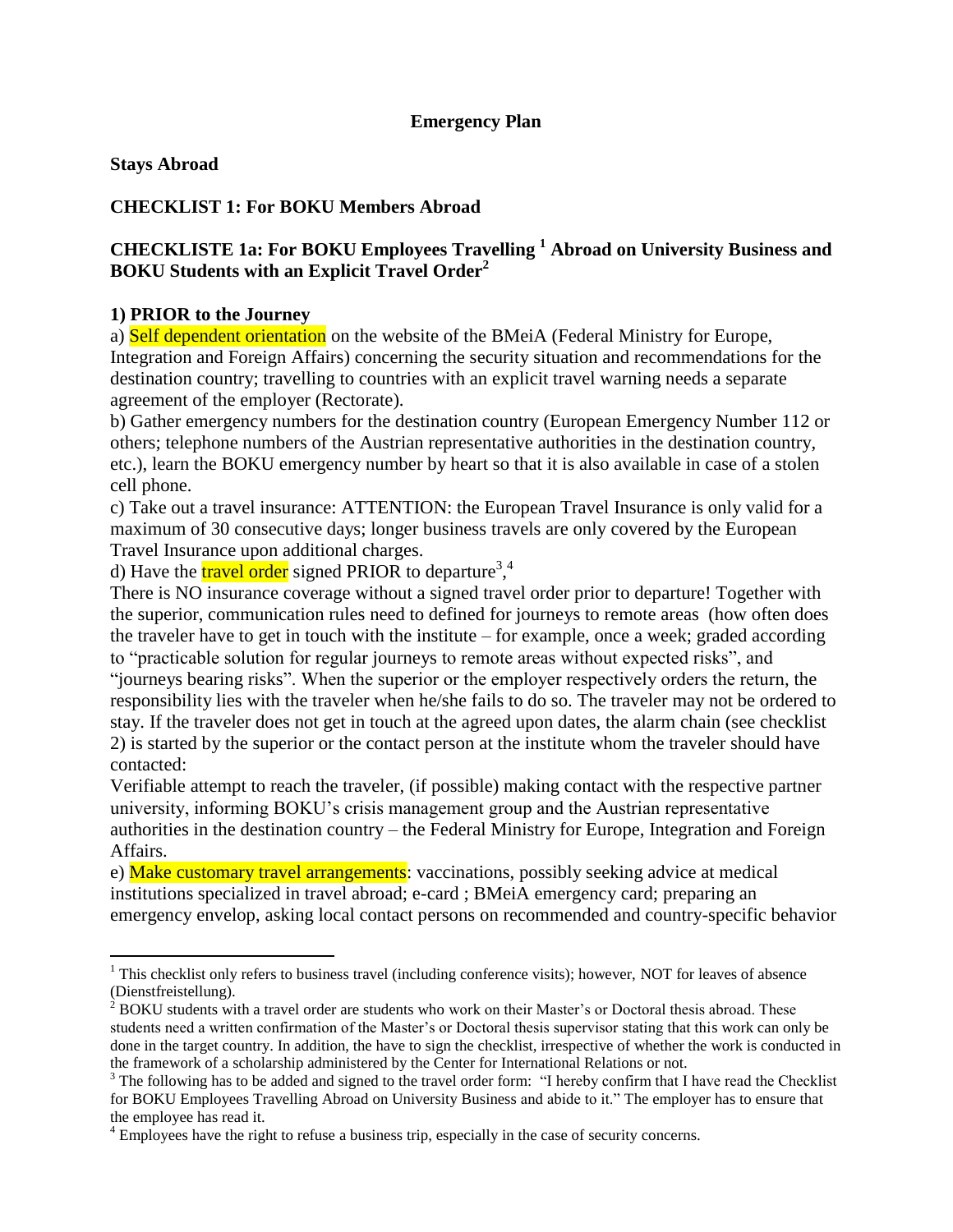patterns (for example, distribution of business cards; but also: in the case of a car accident should one pass on or stop to help?), etc.

Students either need to show a consultation confirmation of a tropical medicine institute or sign that they take the responsibility for their own health provision.

f) Refresh practical first aid knowledge

g) Deposit a current, closed emergency envelop at the institute's secretary (and possibly stored in electronic form in a secure file with restricted access rights – only on a voluntary basis). This emergency envelop should contain the following information: fellow travelers, detailed addresses and contact persons along the travel route; information on Austrian representatives and contact persons in the destination country; copies of tickets and documents (passport and vaccination certificate! Optional: credit card), telephone number of person / close relative that should be contacted in the case of an emergency. These close relatives have to be informed about the emergency plan and all possible contact persons at BOKU.

h) For excursions with students the following information must be available at BOKU and the Austrian representative authorities responsible for the destination country: list of all travelers (name, citizenship, date of birth, passport number, date of entry and departure, cell phone number); itinerary (dates and places of viewing locations and overnight stays) as well as contact persons in the destination country and at BOKU

i) For excursions with students to remote areas these additional measures must be taken: taking an emergency pager along (see separate checklist for the use of emergency pagers) plus the following numbers for emergency situations must be provided: contact person  $1 = local person$ who is not part of the excursion, contact person  $2 = BOKU-24h$ -hotline, information on the person who should be contacted in an emergency situation in the emergency envelop. j) Print and carry along:

- BOKU insurance card of the European Travel Insurance

- BMeiA emergency card (printable at the website [www.bmeia.gv.at\)](http://www.bmeia.gv.at/)

 Address + phone number of the Austrian representation authority (or the responsible representation authorities in the case of another citizenship) in the destination country

 $-BOKU$ 's emergency checklists  $1a + 2 - copy$  of the emergency envelope; keep this copy separate from the original documents!

k) Should a traveler require professional support in order to process and recover from the consequences of what he/she has experienced (supervision, etc.), the Personnel Development and work councils can assist.

### **2) DURING the journey (for trips lasting more than two weeks or lead away from the destination's capital):**

a) After arrival: registration at the Austrian representation authority or a contact office (for example, online registration via the BMeiA website)

b) As required: handing a copy of the emergency envelope over to a partner university / Austrian representation authority

c) According to possibility: providing BOKU with a local telephone number (for the institute's secretary to take down on the emergency envelope)

d) Follow the news in the media periodically. In case of a catastrophe in the destination country (even when no BOKU member is affected!) inform relatives as well as BOKU that everything is ok!!! If needed, contact a local confidant to inform yourself about their assessment of the situation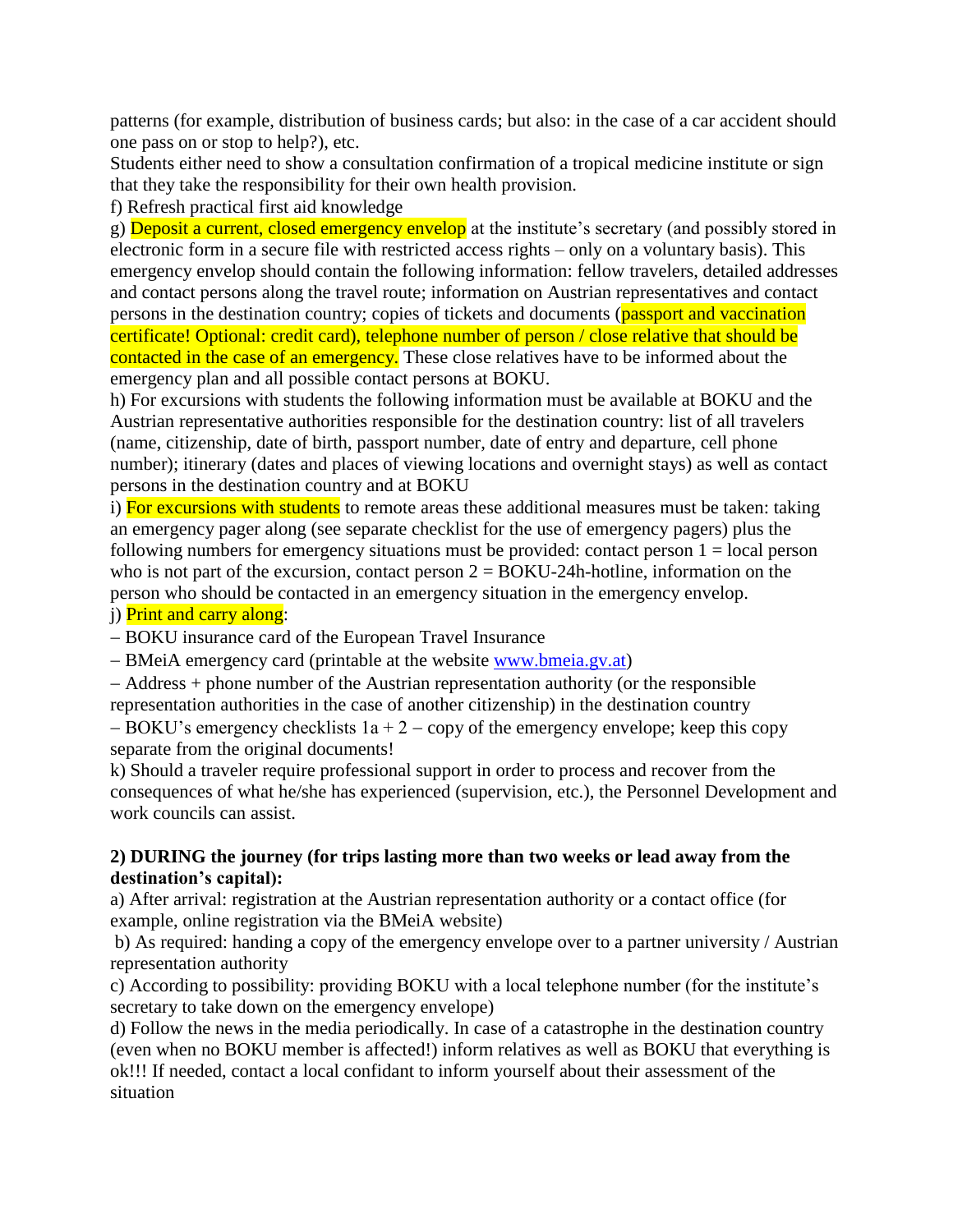e) Inform the responsible Austrian representation authority in the case of traveling to remote / insecure areas for more than 5 days

# **3) IN THE CASE OF AN EMERGENCY:**

## **a) On location: if possible immediately alert the task forces:**

WHAT has happened?

Explain the situation in short and clear words!

WHERE has it happened?

Provide information on the location, city and part of the city, street name and number as well as any additional helpful information.

You are foreign to the accident location? Ask local people / passers-by, ask them for their help localizing the spot. The more precise your information on the location, the less time is wasted by the task forces to search the emergency location.

WHICH injuries / damage

Explain the kind of injury / damage as detailed as possible.

HOW MANY are injured?

This is important information to figure out the required emergency vehicles.

WHO reports the case of emergency?

Provide information on you and have your phone number ready.

PLEASE NOTE!

Only hang up the phone after the person in charge has confirmed all data and ensured that the task force will be informed and is on its way as quickly as possible.

## **b) Call BOKU's hotline for the European Travel Insurance +43-1-50 444 00 and provide the following information:**

- What has happened?

- Who is affected (and how many)?
- Which measures have already been taken?

- Where is the affected person? How can the caller be reached (telephone number, email, etc.)?

## **c) In the case of accidents, a catastrophe and political unrest you should immediately contact the closest Austrian representation authority.**

d) Especially in the case of political unrest and a catastrophe also get in touch with the **BMeiA**: **24 hour emergency phone number**: +43 - 50 11 50 - 44 11 or +43 – 90 11 50 – 44 11

Depending on the kind of emergency the following measures have to be differentiated:

| Kind of Emergency             | <b>Specific Situation</b> | Who needs to be contacted?      |
|-------------------------------|---------------------------|---------------------------------|
|                               |                           | (in the case of emergency, the  |
|                               |                           | person affected only needs to   |
|                               |                           | contact one place, ideally the  |
|                               |                           | other places are contacted in a |
|                               |                           | second step)                    |
| 1) Life-threatening situation | Accident / illness        | 1) Call the emergency number    |
|                               |                           | (if necessary via a contact     |
|                               |                           | person at the local partner     |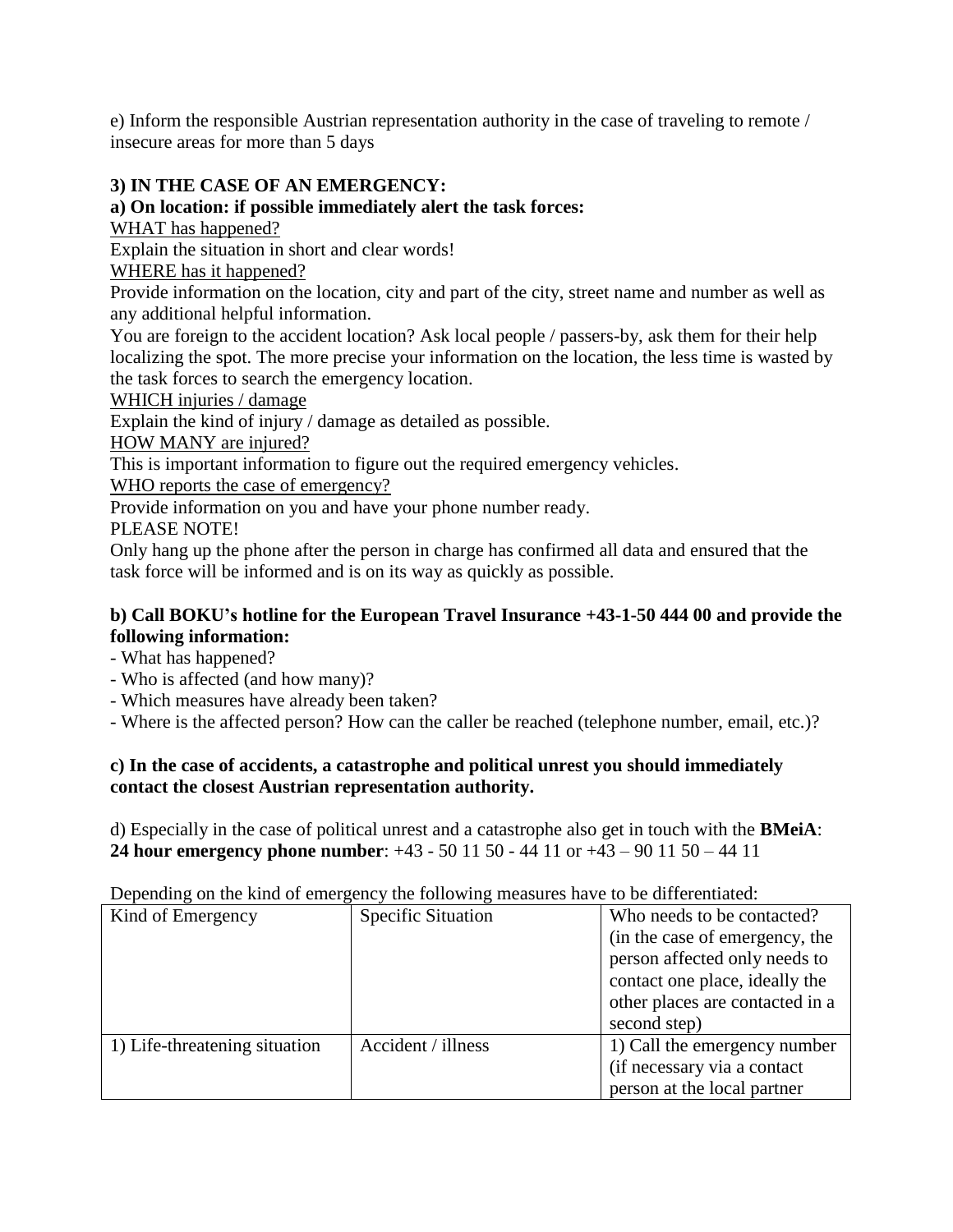|                                             |                                                                                                                       | university); for example 112 in<br>Europe <sup>5</sup><br>2) call BOKU's 24 hour<br>Hotline at the European Travel<br>Insurance $+43-1-50$ 444 00<br>4) Call relatives                                                                                                                                                                                                     |
|---------------------------------------------|-----------------------------------------------------------------------------------------------------------------------|----------------------------------------------------------------------------------------------------------------------------------------------------------------------------------------------------------------------------------------------------------------------------------------------------------------------------------------------------------------------------|
|                                             | Kidnapping / political unrest /<br>demonstrations / acts of terror<br>/ imprisonment / being<br>trapped in a location | If still possible:<br>1) Call the emergency number<br>(if necessary via a contact<br>person at the local partner<br>university); for example 112 in<br>Europe<br>2) call the BMeiA hotline: $+43$<br>$-50$ 11 50 $-44$ 11 or $+43$ $-$<br>90 11 50 - 44 11<br>3) call BOKU's 24 hour<br>Hotline at the European Travel<br>Insurance $+43-1-50$ 444 00<br>4) Call relatives |
| 2) Threat to BOKU facilities /<br>equipment | For example, a BOKU laptop<br>was stolen                                                                              | Call BOKU's 24 hour hotline<br>at the European Travel<br>Insurance<br>$+43-1-5044400$                                                                                                                                                                                                                                                                                      |
| 3) Personal belongings are in<br>danger     | For example, a passport was<br>stolen                                                                                 | Access the emergency envelop<br>at the department $-$ then<br>contact the Austrian embassy<br>in the destination country or<br>other institutions (bank for<br>credit cards, etc.)                                                                                                                                                                                         |

4) After the return: inform the person of trust / superior / BOKU crisis management group about the dangerous situation and any "unpleasant experiences" (the person of trust has to anonymously inform the crisis management group), the person of trust may also inform the work council, Austrian Chamber of Labor - Equal Treatment Commission, etc.

 $\overline{a}$ 

 $<sup>5</sup>$  Link to a YouTube video on how to make an emergency call:</sup> [http://www.youtube.com/watch?v=XPZv\\_8dABfU&sns=em](http://www.youtube.com/watch?v=XPZv_8dABfU&sns=em)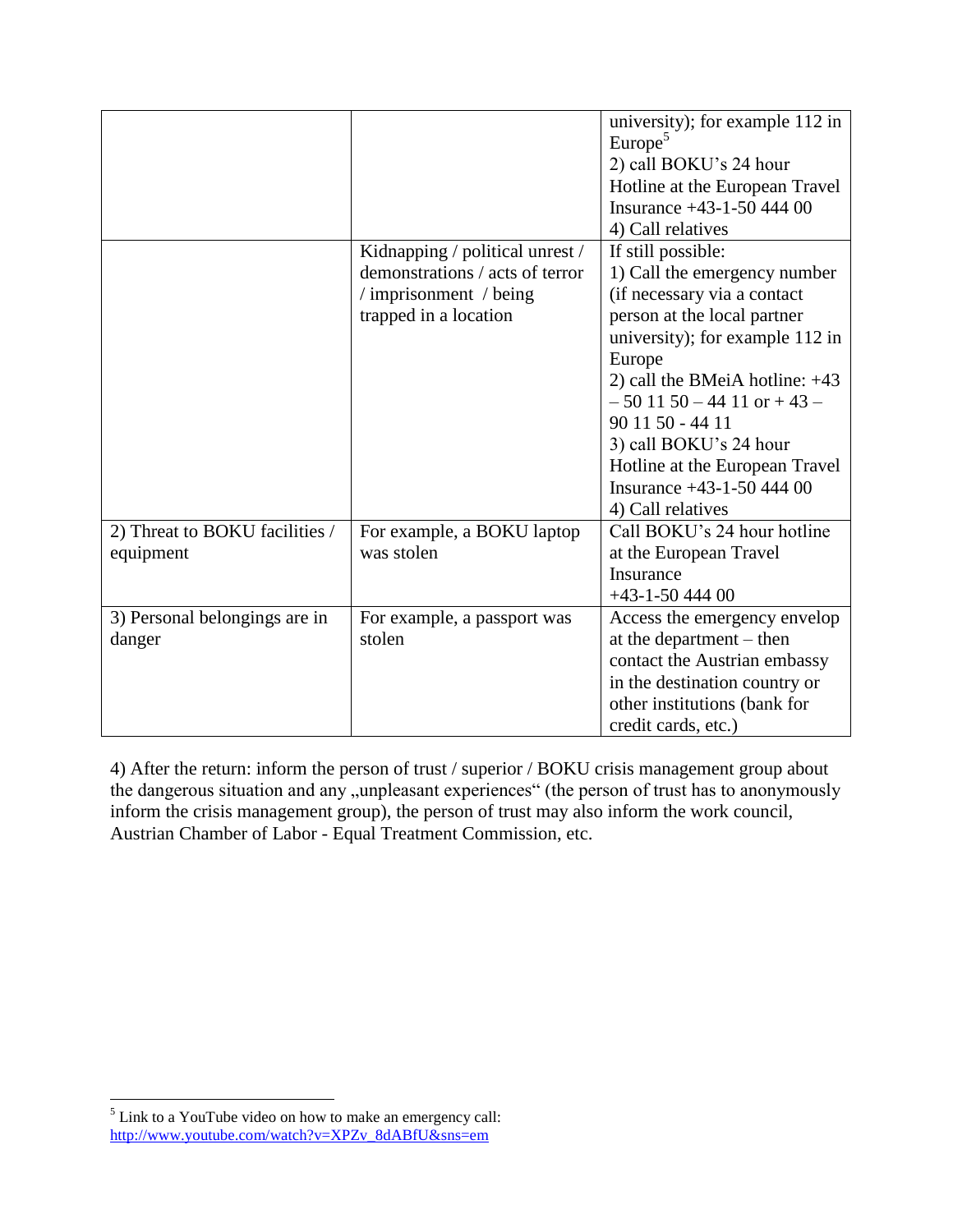**CHECKLIST 1b: For BOKU Students (self-organized stays abroad or excursion participants)<sup>6</sup>**

**Basically what has been said in checklist 1a is also valid. However, self-organized stays abroad do not require any confirmation as mentioned in footnote 2.**

 $\overline{a}$ 

 $6$  This checklist still has to be discussed with the Austrian Student Union (particularly for the special case of contact persons at the partner university); however, it will include parts of the checklist 1a